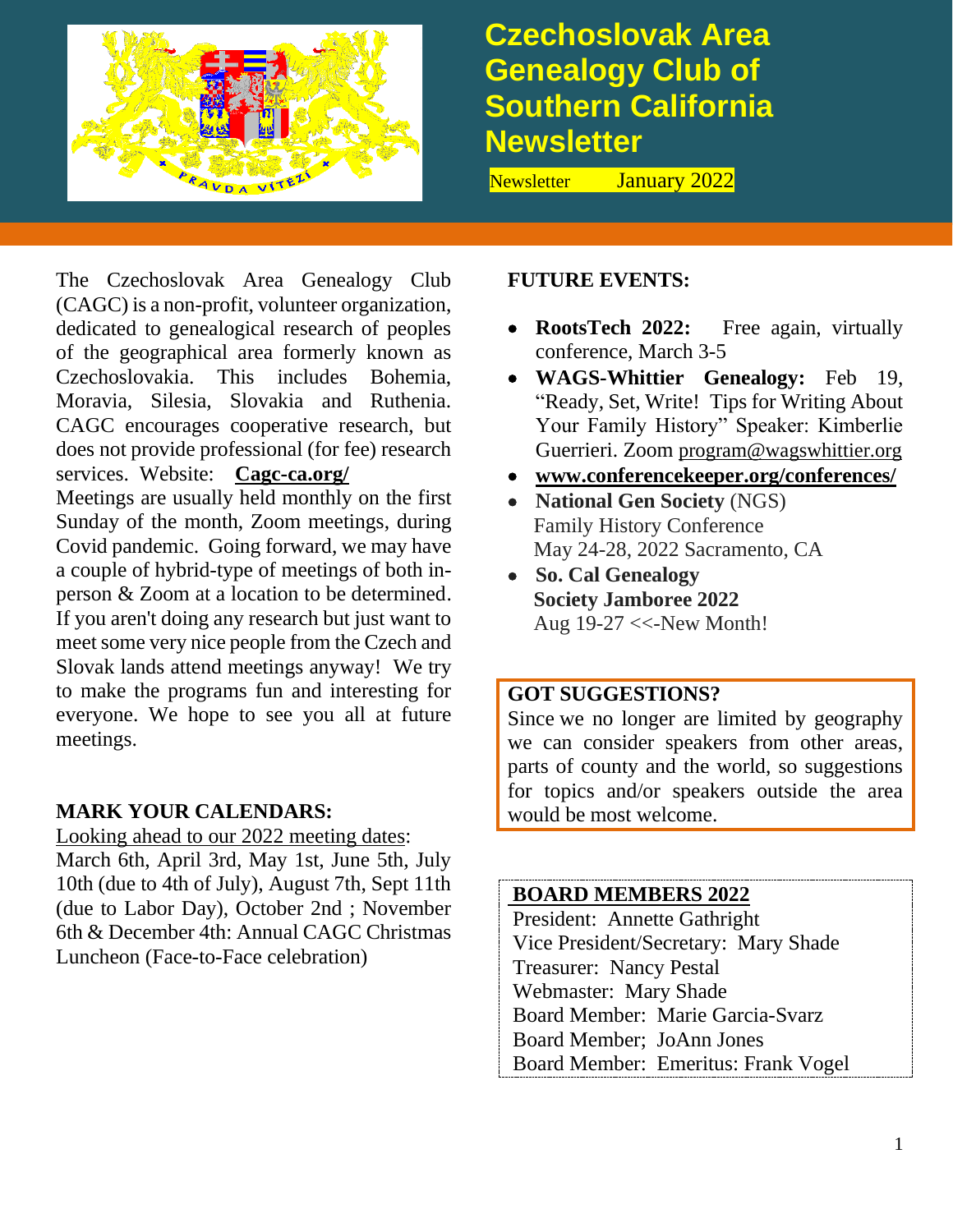# **MESSAGE FROM THE PRESIDENT- Annette Gathright**

Hello everyone,

Happy New Year to all the Czech and Slovak Genealogy Club! This group has been around for a long time (25 years), and we've seen many changes over the years. The recent changes are unlike any that have been seen by most of us, and some I never dreamed would occur. Last year at this time we were hoping everything would get back to normal soon, after all, we had a vaccine soon to be available to all that would fix everything. Wrong! We are now in another wave of the virus.... some different characteristics, but the vaccine didn't make it go away. What will happen remains to be seen. But life will go on! We will just continue to be as safe as we can, so for the time being, we will have virtual meetings as it makes sense...and these virtual meetings are something that may have been coming, but came roaring in!

Those who were able to come to our Christmas meeting enjoyed it, but there was a good bit of sadness. We had recently found out about the death of our lady of Jägerhaus, the ever-smiling Sandie who was usually there to greet us when we had our meetings. Sandie had passed away in October, but we did not hear about it until later. She had been trying hard to keep her restaurant from going under the wrecking ball, but lost that fight too. Unknown to us, the day of our party was the very last day they were to be open. I found out only a couple days before, and our enjoyment was tempered by those events - loss of Sandie, loss of our meeting home. There is no plan for Sandie's heir to open the restaurant some other place, and only a big maybe that the legal aspects will all that to happen in a year or two.

This leaves a big question about our future together time. While we have a way to be together virtually, we can best share in person. The question now, will be where, when, under what circumstances? So, all of you, please think about this. Questions we need answered are: Do you want to meet where we can also eat? We would need a place that preferably a separate room, and hopefully at no extra charge. And is another day, maybe Saturday also acceptable? If restaurant service is not needed, we could meet at some other facility with a room... a library, another public room that we can use free of charge... If that is the case, maybe a Saturday may work better than a Sunday. Where is an acceptable site? We've been in a somewhat central to freeways area. Please make suggestions for all to think about.

A comment has been made that in the past we've met at the Orange Family History center and it worked for us then. It is likely that we could meet there. They have several meeting rooms associated with the library, and all the library's resources are available during the day. They are not open to us on Sunday and during times when they have their events scheduled. This is only a possibility at this time and I am hoping that some of you will come up with some good possibilities.

An event will occur on April 1st that hasn't had its kind in 10 years. The 1950 US Census will be made available to all US citizens on that date. I've not heard exactly how they will do that, but I have been told that it is sitting on the Census Servers, waiting for the chime of the clock! - well, maybe just an electronic one. I suspect the companies who will have it reside on their systems - big guys like Ancestry, MyHeritage, and FamilySearch - whoever has been given the right to house the data - will have their hands full in not tripping on their feet to make the data available to the public. Like 10 years ago, none of that data in the census will have been indexed. The only plan hinted at is a possibility that OCR technology will be used - at least to see how well a machine can read handwriting. At worst, human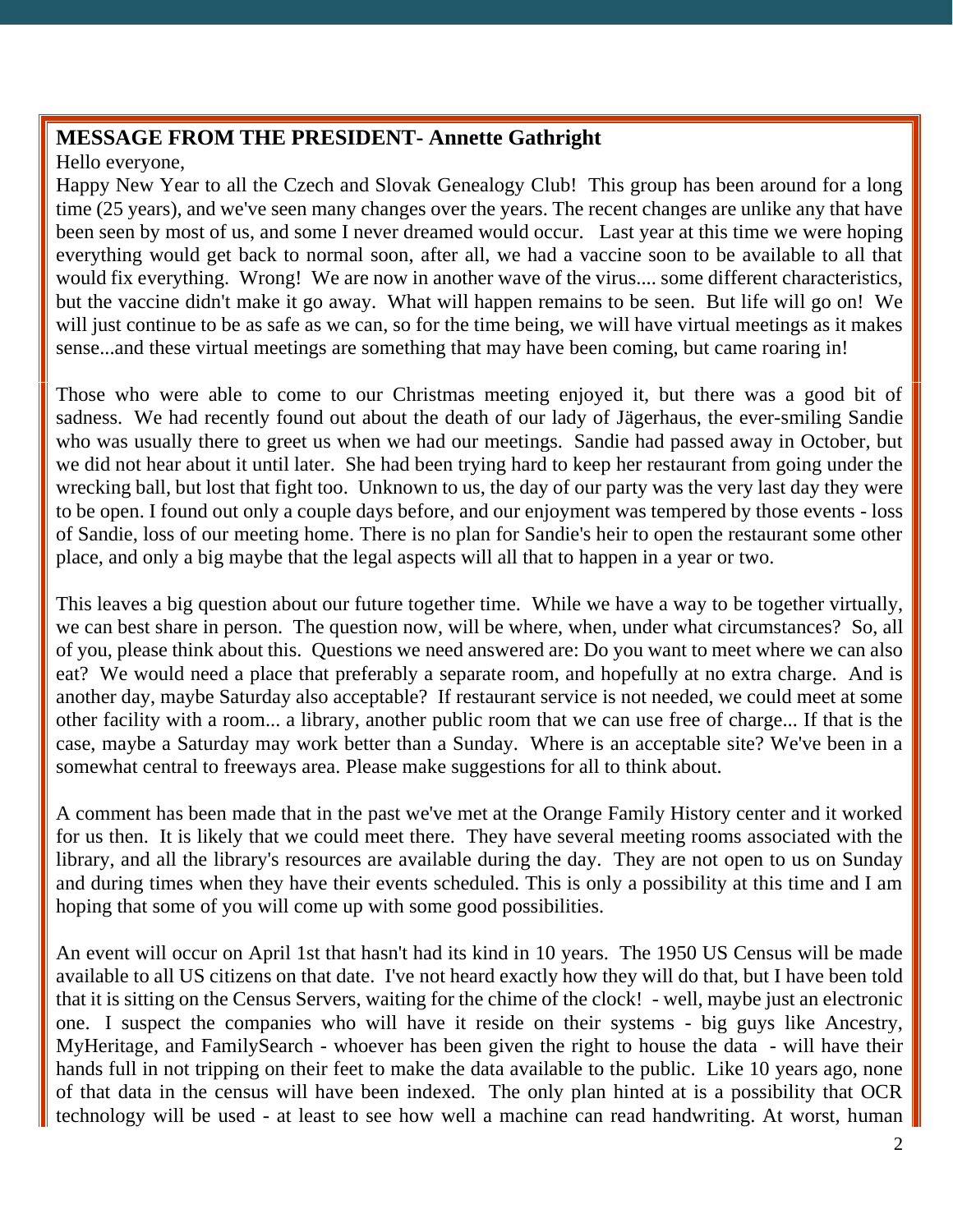volunteers, in the case of FHL, or foreign eyes (in the case of commercial companism) will be needed before we can search for our relatives! Last time, it was a matter of several months of volunteers before it was complete. But there is something you can do before then. The enumeration district maps are available and online for the whole of the US. That means that if you know the address of a relative in 1950, you can access the map pages for that enumeration district and browse a few pages to find that record. There are several resources with tips on how to find the enumeration district (If you have it, you can go directly to those pages on the host site.... I've been watching lots of webinars on the subject lately and will give a presentation on how you can do it also. So now is the time to get out those old address books your mom kept for Christmas cards, and the one Grandma kept her list of correspondence in (If not available, I have suggestions on where to look for addresses). I am anxious to see what my parents answered on the census - this is the first one I'm found in!

A reminder again that Mare is our newsletter editor, so if you find information of interest, she is the collector of it. She is very resourceful but also wants to provide information that you are interested in and can assist you in your research. Enjoy the information she's gathered, and contribute to effort to collect useful "stuff".

Annette

#### **CAGC MEMBER HIGHLIGHT**

# **The Šustáček's of Minnesota-John E. Šustáček's Family History book**

One of our first CAGC members, **John Šustáček** took his genealogy to the next level by publishing a hardcopy of a book with the **Šustáček** surname (pronounced Shus—taa check). His family is from the Moravia area of current Czech Republic. He published his 623 page Family History Genealogy Book in 2003 focused on the two families that settled in the state of Minnesota. This book includes 6 generations of relatives. He said it was a great experience. Most of his research was done before there was a lot of automation to help us realize the effort involved! He used a genealogy publishing company in North Carolina that is now closed. He included the history of Czech Republic back to 500 AD, and Minnesota back to the 1600's. About 350 pages were photographs and scans of records. He made two trips to the Czech Republic to do

his research, and he thinks this was enough traveling since he wasn't planning on researching that far back for the book. John came to California from Minnesota for his work with the Boeing aircraft Company. One of his hobbies, in addition to genealogy, was running, where he would run 10 miles every weekend. John just celebrated his 91<sup>st</sup> birthday and has been with CAGC for about 24 years; thank you for your support John!

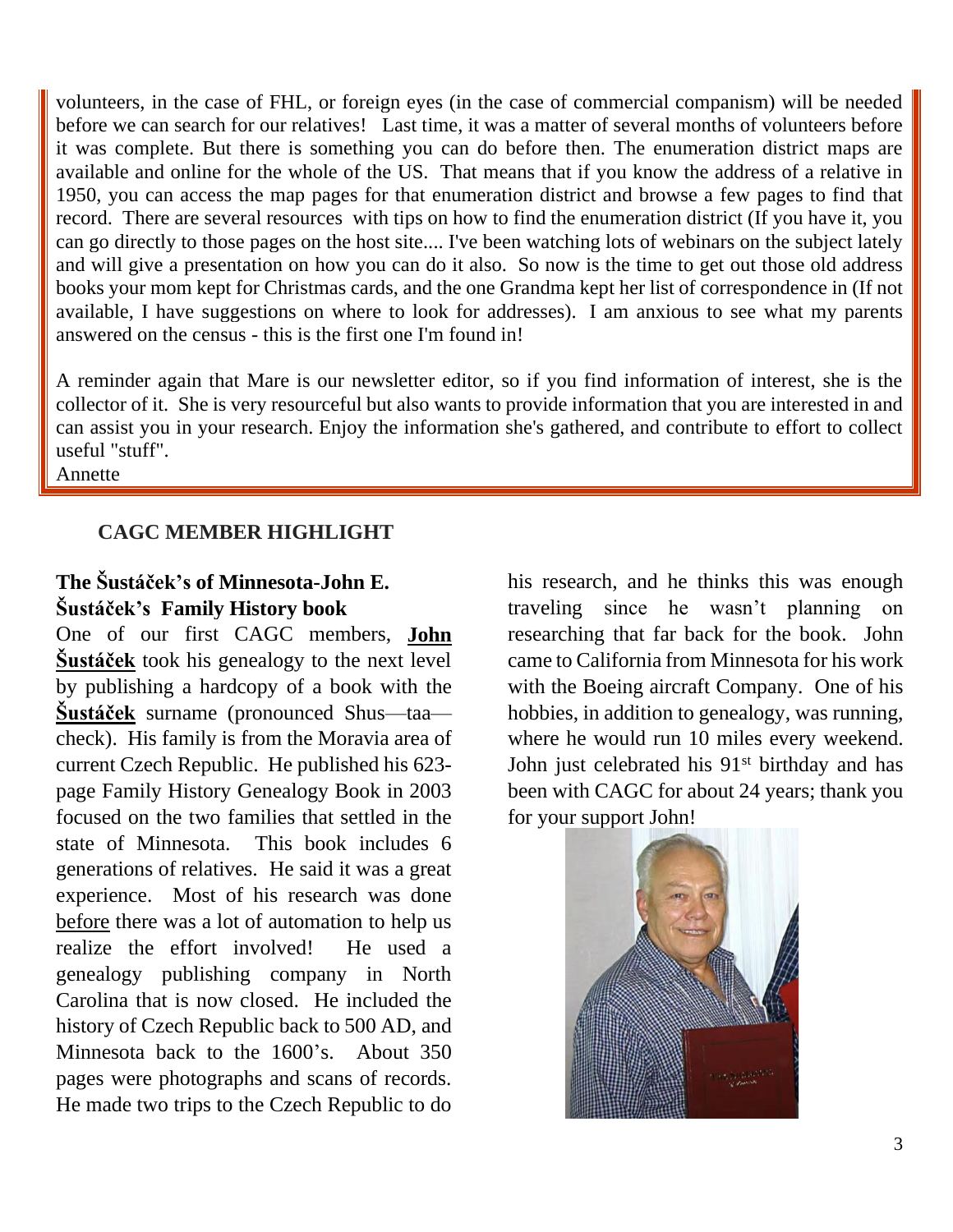#### **2021 – REVIEW- PAST CAGC MEETINGS:**

Jan 10, 2021, Zoom Breaking Down Brick Walls, this was a very successful meeting with new members inspiring us and a reminder of how many resources are available. Many documents are online, we need to go back to the previous links and look again.

Jan 31, 2021, Zoom Speaker Helene Cincebeaux, "50 Years on the Backroads of Slovakia & Genealogy Tips" provided many beautiful photos of Slovak life, kroje, and headdresses.

March 7, 2021, Zoom-various members gave updates of events they attended and resources available like newspapers: [www.digitalniknihovna.cz](http://www.digitalniknihovna.czw/) and the Washington, DC Group open to the public, DCSlovaks.org.

April 11, 2021 Speaker: Zoom Colleen Fitzpatrick, PhD, "DNA: Who am I? What is<br>My Name?" Colleen gave a moving Colleen gave a moving presentation on her work helping a Holocaust family reunite using DNA

May 2, 2021 Zoom Those present discussed areas of brick walls in their research. Annette discussed tips and Mary Shade demonstrated how to upload DNA to MyHeritage and run the Autocluster DNA tool.

June 6, 2021 Zoom Toni Perrone did an interesting presentation on "Marriage & Inheritance Customs in Germany" with all of her knowledge relating to German influence of the Czech area.

**July 11, 2021** Zoom Annette demonstrated the use of GenTeam.at website to access archives for research based on placenames under the Gazetteer option.

Aug 1, 2021 Our Face-to-face Jägerhaus meeting Each member of the group introduced themselves and described where they were researching. Mary Shade demonstrated a sampling of Google Maps Pro as a way to save some of ancestor journeys to pass on to future generations; also the use of Audiobiography as a way to record family memories, using QR codes and a phone.

Sep 12, 2021- Zoom Featured videos! Don Yenche's video on one way to preserve your genealogy research and how to turn a PowerPoint presentation into a Video.

Oct 3, 2021 - Zoom Toni (Annette) Perrone, gave an amazing talk on the "Journey to America" where she detailed experiences on the ships to America from Europe based on interviews with her grandfather and cousin. This included the 17-day diet, the latrines, the exercise routines, as well as the disembarking procedure which took days and could send you back to Europe if your "receiving" relative didn't answer the questions of the interrogation correctly.

Nov 7, 2021 Annette Gathright presented information on Cadastral maps and the CGSI conference.

Dec 12, 2021 Christmas Party at Jägerhaus Restaurant. Great turnout for the face-to-face meeting. It was great to meet all of the "zoom" faces we've seen over the year. Alena Batson offered her translation services to the group. Also, the last day of the Jagerhaus location.

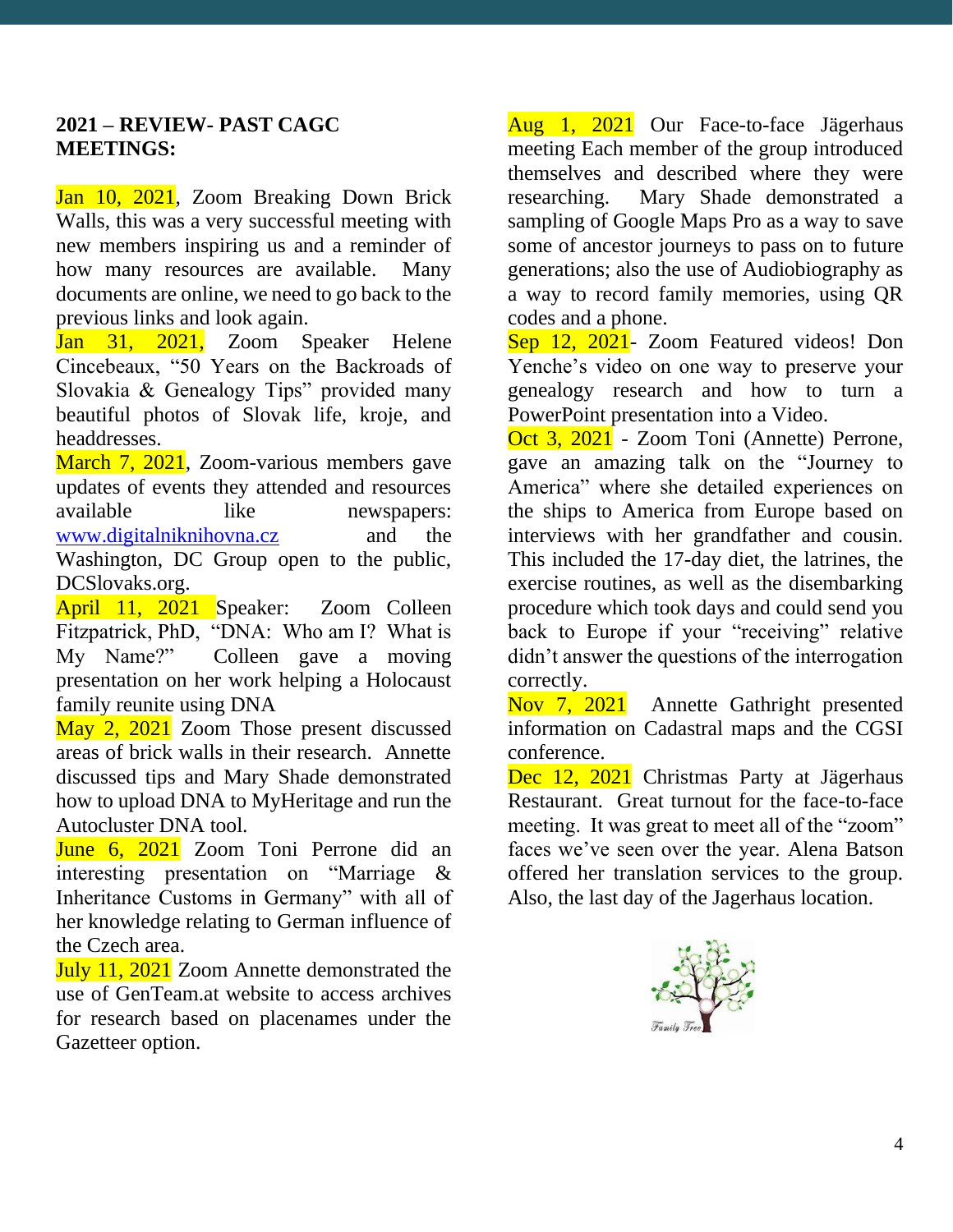# **HISTORY:**

**Niagara Falls in Slovak Colors** From Michael Razus Slovak Genealogy Researcher [Slovak-Ancestry.com](https://www.slovak-ancestry.com/)

Slovak Constitution Day is a public holiday in Slovakia and is always celebrated on **September 1st** each year. In Slovak, this holiday is called 'Deň Ústavy Slovenskej republiky' and it commemorates the adoption of the [Slovak constitution](https://www.bing.com/search?q=Constitution+of+Slovakia&filters=sid%3a4a32035e-7fe0-8b42-b6f0-c7583aab14d9&form=ENTLNK) on September 1st 1992. Michael Razus, Slovak Genealogy Researcher, posted this on his Facebook page:

On 1st September 2021, on the occasion of the National Day of the Slovak Republic - Day of Constitution, the world-famous Niagara Falls (Horseshoe Falls, Ontario **I**II) were illuminated for the first time in history in colors of the Slovak flag – white, blue, red. Thank you Slovak Embassy in Canada for realizing this great idea!

# **CZECH 1921 CENSUS:** [www.familysearch.org Czech Republic 1921](https://www.familysearch.org/search/catalog/results?count=20&placeId=86&query=%2Bplace%3A%22Czech%20Republic%22%20%2Btitle%3A1921%20%2Bavailability%3AOnline&subjectsOpen=1263676-50)

If you are lucky enough to have ancestors in Western Bohemia, Pilsen, Litomerice. [Czech](https://www.familysearch.org/search/catalog/2052698?availability=Online)  [Republic, Litomerice Censuses](https://www.familysearch.org/search/catalog/2052698?availability=Online) Porta Fontium: [www.Description of Porta fontium](https://www.portafontium.eu/description)

The State Regional Archives in Pilsen administers the extensive and genealogical research public widely used Collection of Registers of the West Bohemian Region (Pilsen and Karlovy Vary Regions), which counts over 11,000 pieces of registers of all originators from the years  $1531 - 1949$ . The gradual digitization of all registry books and their provision with the necessary metadata, local registers and technical descriptions will allow the general research public to quickly access these most used archival materials via the Internet.



# **Join CGSI**

Your CGSI membership gives you the best tools for genealogical research:

- Nase rodina quarterly
- · Research assistance
- Message board and queries
- Access to Members Only section
	- includes 4 databases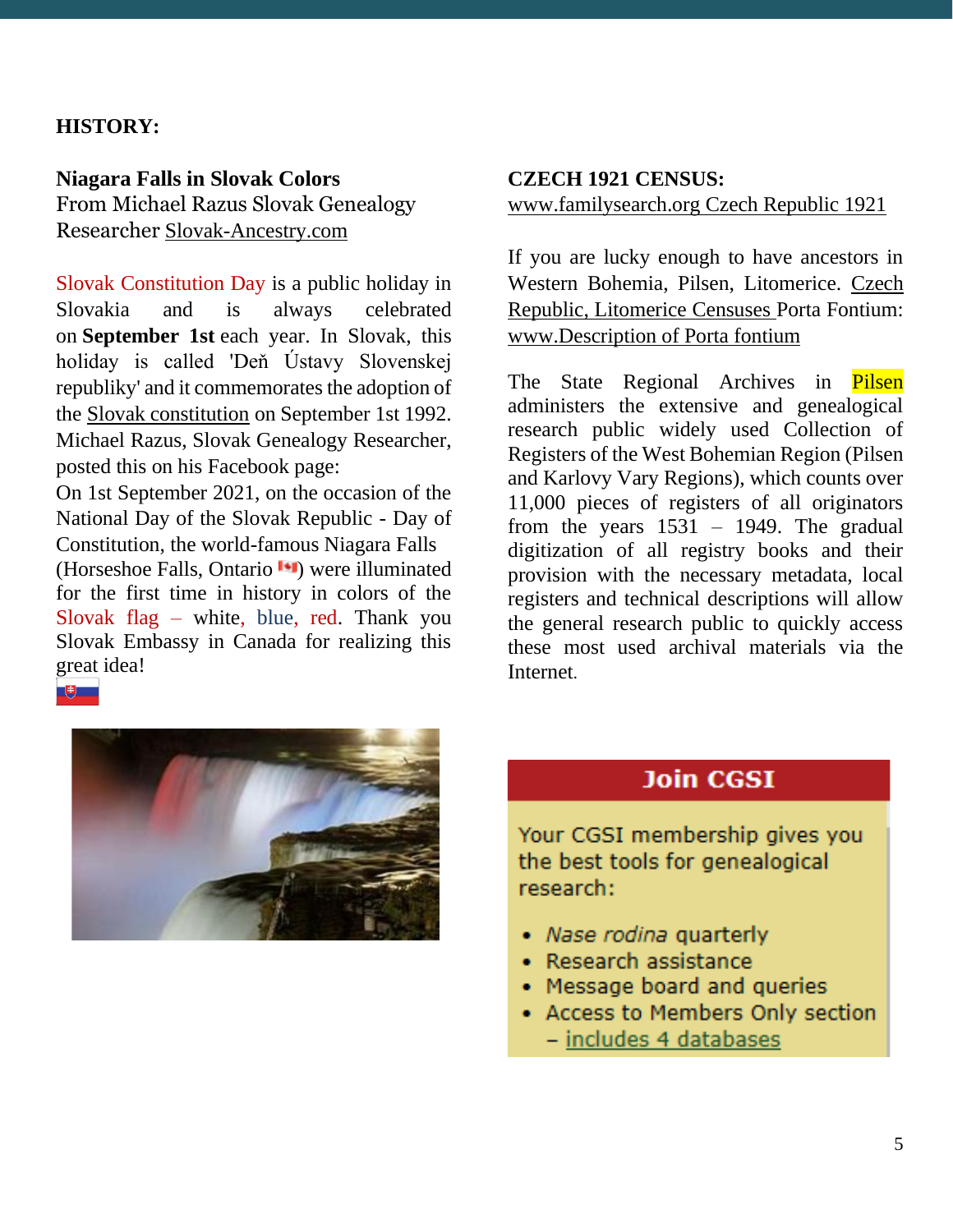# **DIACRITICAL MARKS - 3 Methods:**

(1) Here is a site that allows you to enter then copy the letters with the **diacritical** marks [www.czech.typeit.org](https://czech.typeit.org/) (Haven't found one for Slovak) You may find some Search boxes may not search correctly without the use of Diacritical marks.

# Type Czech characters without a Czech keyboard

| $\mathbf{p}$ |                       | U | s | $\sim$ | $\mathbb R$                | $\sim$             | $\sim$             | Clear        |                        | Copy all          | $\star$ Get the app |                                                               |
|--------------|-----------------------|---|---|--------|----------------------------|--------------------|--------------------|--------------|------------------------|-------------------|---------------------|---------------------------------------------------------------|
|              | $\tilde{\phantom{a}}$ |   | € |        | 33 <sup>°</sup>            | $\epsilon\epsilon$ | $\epsilon\epsilon$ | $\mathbf{r}$ |                        |                   |                     |                                                               |
| a            | $\check{}$            |   |   | e      | $\tilde{\phantom{a}}$<br>e | ,                  | $\mathbf{v}$<br>n  | $\circ$      | $\mathbf{v}$<br>$\sim$ | $\mathbf{v}$<br>s | ů<br>×<br>ū         | Shift+button for upper case<br>keyboard help<br><b>TEMPLE</b> |

(2)MS Word software allows you to type in ONLY 3 different Diacritical marks using these keys:

| To insert this                       | Press                            |  |  |  |
|--------------------------------------|----------------------------------|--|--|--|
| á, é, í, ó, ú, ý<br>Á, É, Í, Ó, Ú, Ý | CTRL+' (APOSTROPHE), the letter  |  |  |  |
| â, ê, î, ô, û<br>Â, Ê, Î, Ô, Û       | CTRL+SHIFT+^ (CARET), the letter |  |  |  |
| ä, ë, ï, ö, ü, ÿ,                    | CTRL+SHIFT+: (COLON), the letter |  |  |  |

(3) You can also use Alt-key codes….

See attached Excel Spreadsheet to just use 3-digit numbers to enter the Diacritical marks using the

Diacritical Marks Shortcuts xlsx

NUM KEYPAD with this method:

*How to use ALT key & codes on a desktop keyboard with a dedicated numeric keypad*

*1. Make sure your keyboard has a numeric keypad.*

*2. Make sure the numeric keypad is enabled by pressing the Num Lock key. The Num Lock's led light will turn on indicating that the numeric keypad is enabled.*

- *3. Place your screen cursor on the location where you want to insert the special character.*
- *4. Press and hold down the ALT key on the left side of the keyboard.*

*5. On the numeric keypad, type the sequence of numbers (Attached Excel file) (decimal code point value) that corresponds to the character you want to insert.*

*6. Release the ALT key.*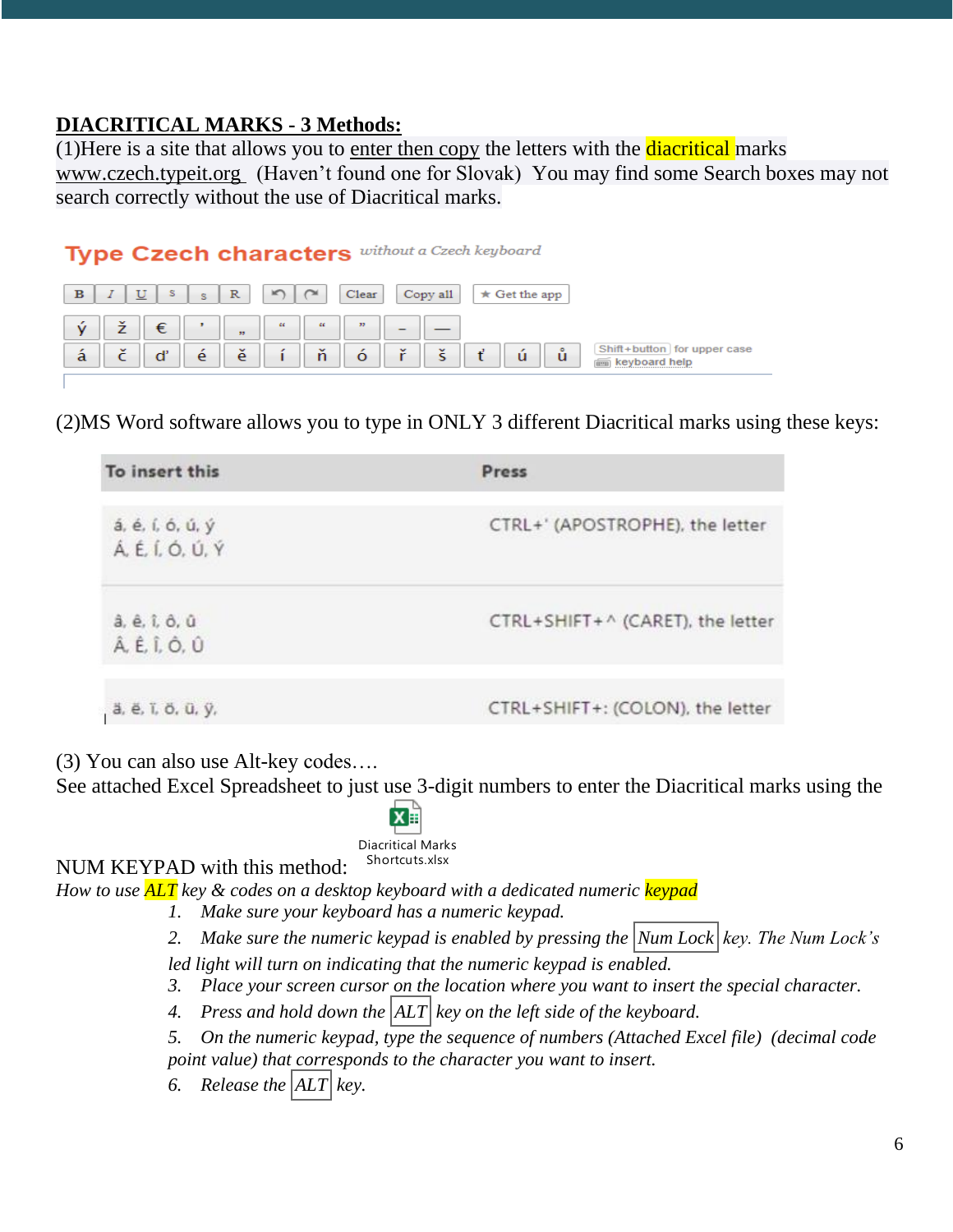# **GENEALOGY ASSISTANCE:**

Some of our CAGC members have utilized this free service from FamilySearch.org to find their records:

"I have been using it when the image is not available at Family Search once I find the information on Family Search and can get the FHL microfilm number to request copies of specific records; said takes 1-2 weeks for response"

[www.familysearch.org/family-history-library/family-history-library-records-look-up-service](http://www.familysearch.org/family-history-library/family-history-library-records-look-up-service)



[www.familysearch.org Consultations and community help](https://www.familysearch.org/en/family-history-library/family-history-library-research-consultations?fbclid=IwAR3HBqjZXK7vk03lICXIGGhDT_yBQqH76W_QRQKreUj8ZAW8M34W39Gkg2M)

[www.Learning Center Search • FamilySearch](https://www.familysearch.org/en/help/helpcenter/learning-center-search/?q=czech) -many (123) older videos on FamilySearch for Czech research, and 48 videos on Slovak research: [www.Learning Center Search • FamilySearch](https://www.familysearch.org/en/help/helpcenter/learning-center-search/?q=slovak)  [www.Czechia \(Czech Republic\) Research —](https://community.familysearch.org/en/group/34-czechia-czech-republic-research) FamilySearch Community www.Slovak - [FamilySearch Community](https://community.familysearch.org/en/search?query=slovak&scope=site)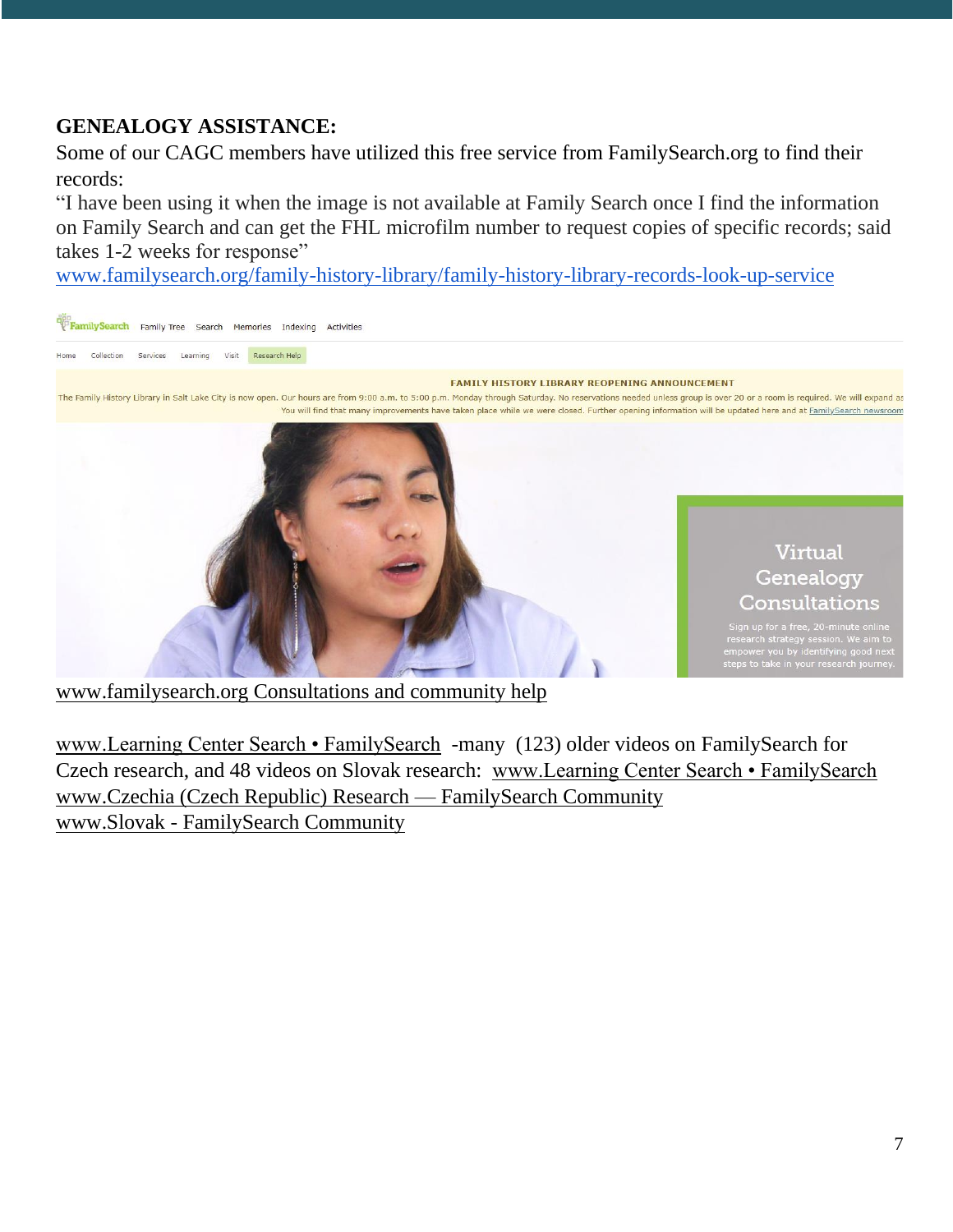# **WELCOME NEW MEMBERS!**

**Melanie M. Mary H. Brian R. John S.**



#### **IN MEMORIAM: Sandie Schwaiger**

CAGC will miss Sandie and the Jagerhaus Restaurant. Vern Nelson at The Orange Juice Blog wrote a detailed article about her and the closing of the restaurant.

**[www.orangejuiceblog.com/Sandie and](https://www.orangejuiceblog.com/2021/10/sandie-of-the-jagerhaus-passes-on/)  [Jagerhaus](https://www.orangejuiceblog.com/2021/10/sandie-of-the-jagerhaus-passes-on/)**



#### **TRAVEL**

.

Are you considering a trip to Slovakia?? There are 7 companies on the CGSI.org website: [www.Travel -Czechoslovak Genealogical Society International \(cgsi.org\)](https://cgsi.org/resources/professional-resources/travel) Some are for the Czech Republic and some for Slovakia. (Czech Heritage Tours, Rev. Jan Dus Czech Travel Services, Dr. Miroslav Koudelka Czech Ancestral Trips, PATH Finder's International Czech tours, Slovakia Heritage Tours, Slovakia Treasures Tours and Slovak Ancestry, One of our members confirmed that Treasures Tours is planning a Slovakia trip in 2022: July 7 - 17, 2022, Email Helene Cincebeaux at [helenezx@aol.com](mailto:helenezx@aol.com) At [www.our-Slovakia.com](http://www.our-slovakia.com/) or look for Tours to Slovakia on Face Book www.facebook.com ToursToSlovakia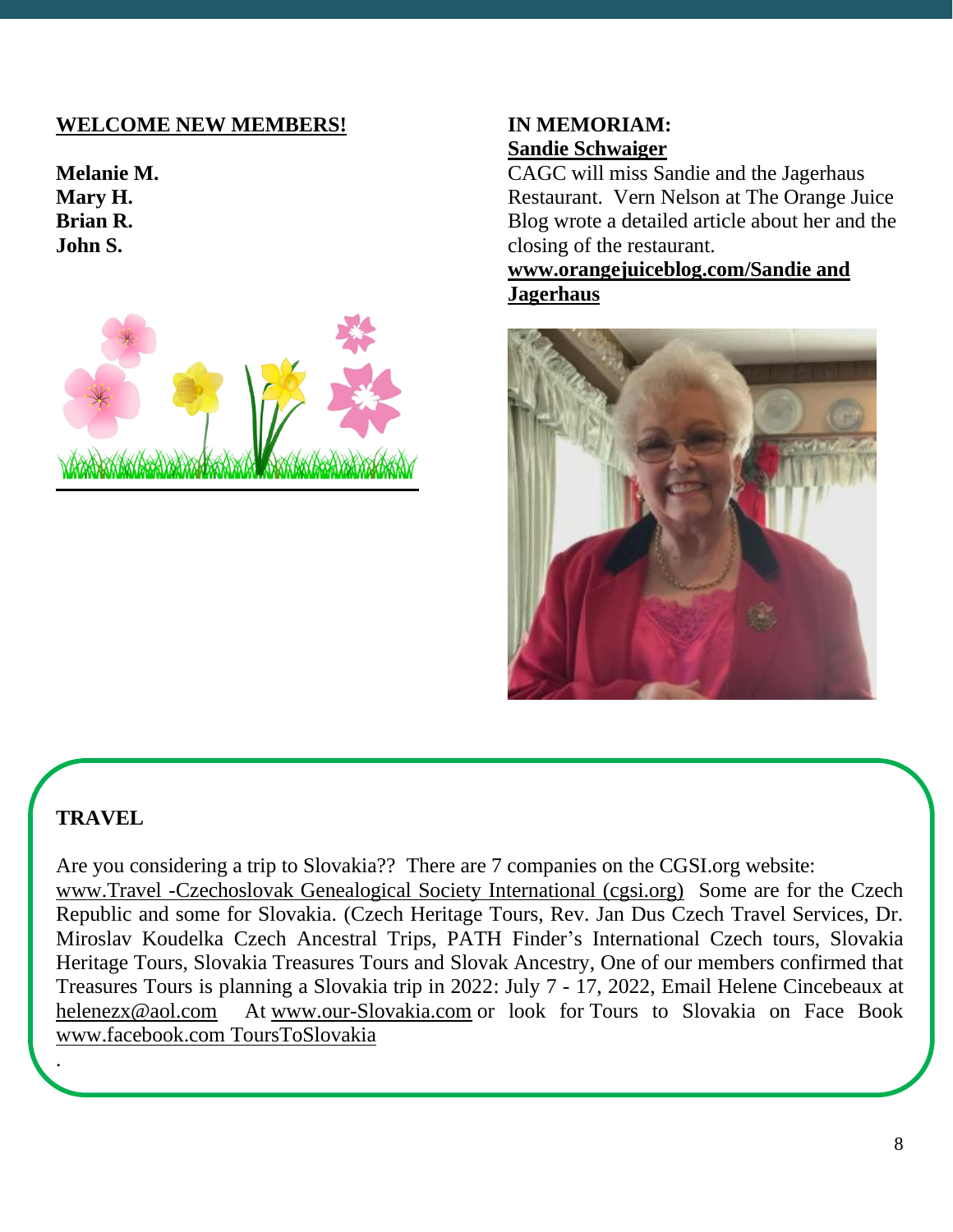# **SOCIAL ACTIVITIES:**

There's a Czech/Slovak Los Angeles Meetup group:

[www.meetup.com/So-Calif-American-Czech-](http://www.meetup.com/So-Calif-American-Czech-Slovak-Genealogy-Social-Meet-Up)[Slovak-Genealogy-Social-Meet-Up](http://www.meetup.com/So-Calif-American-Czech-Slovak-Genealogy-Social-Meet-Up)

Czech/Slovak Events: St. John Paul II, Polish Center, 3999 Rose Drive, Yorba Linda, CA.

#### **WEBINARS:**

Legacy Family Tree Webinars has a webinar list showing: [Familytreewebinars.com-Future](https://familytreewebinars.com/upcoming-webinars.php) The Legacy webinars are free for a week after live presentation. Past webinars here: [www.Familytreewebinars.com](https://familytreewebinars.com/archived_webinars_bydates.php)

# **F.A.N. CLUB:**

Have you actually researched the FAN Club that has been suggested? FAN is an acronym referring to Friends/Family, Associates/ Acquaintances and Neighbors find clues for a brick wall**.** When I looked at one of my grandfather's brothers, I realized that I started to look up records for John, but never finished. I wasn't organized and didn't create a list of **all names** in his FAN club, I just looked for the easy records and then stopped there. So, maybe I really didn't have a brick wall, I just needed to look more thoroughly?



#### **Endogamy:Issues for DNA** By Mary Shade

I recently attempted to find out which family lines my DNA matches were linked to and found out that they were showing "Shared Matches" on both great-grandparent lines. I was so confused, and later found that further back on my tree, there were several marriages between the Kocis and the Pjura families in different generations. There is actually a term for this: **Endogamy**. I've learned about this in genealogy seminars, but thought it only pertained to only a handful of groups, such as Jewish, Amish, Quaker, Portuguese, etc. Something to consider as you study your DNA matches. It may show higher matching centimorgans than expected.

Endogamy is the practice of marrying within a specific social group, religion, caste, or ethnic group, rejecting those from others as unsuitable for marriage or other close personal relationships. Endogamy is common in many cultures and ethnic groups. **(from Wikipedia).**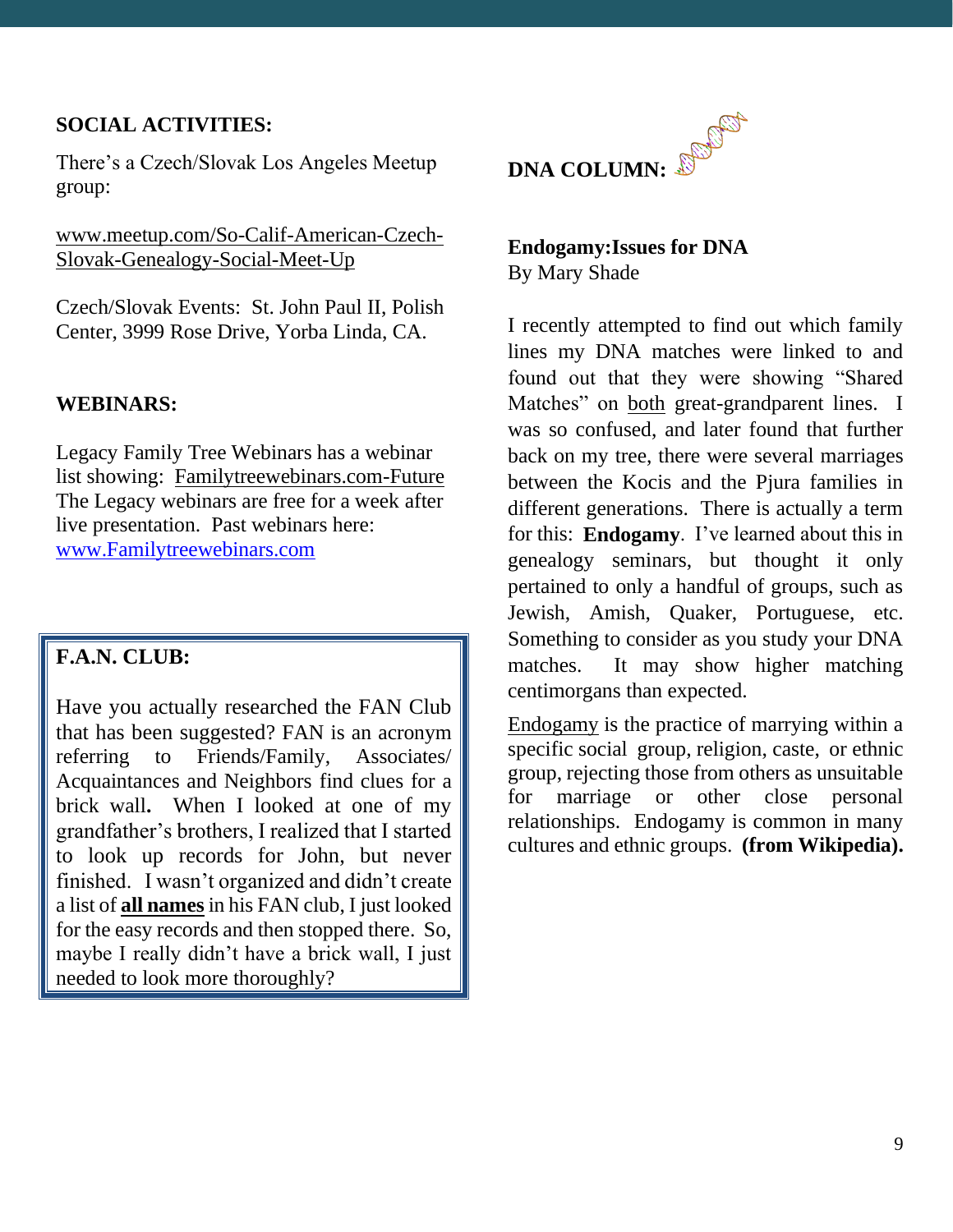#### **SOFTWARE:**

# **[Zotero | Your personal research assistant](https://www.zotero.org/) – Getting Organized in 2022**

This is a **free** software program/tool to help you collect, organize, cite, and share research.

demonstrated by a blogger who uses it to organize her genealogy, capture websites and citations. Her blog is: [www.Precious Pics and](https://preciouspicsandpapers.blogspot.com/)  [Papers](https://preciouspicsandpapers.blogspot.com/) You can get organized by creating Category "tags". There is also a Zotero Connector plug-in that allows you to quickly save websites and references to your library which was one of her favorite options. Here's a Youtube video introduction, but there are many other tutorials: [www.How To Use Zotero](https://www.youtube.com/watch?v=JG7Uq_JFDzE)  [Beginner's Guide](https://www.youtube.com/watch?v=JG7Uq_JFDzE) Available for Mac, Windows and Linux.

|                                                                                                                                                                                                                                                                                                                                                                                                |                                                                                                                                                                                                                                                                                                                                                                                                                                                       | Zakara                                                                                                                                                                                                                                                    |                                                                                                                                                                                                                                                                                                                                                                                                                                                                                                                                                                                                                                                                                                                                                                                                                                                                                                                                                                                                                                                                                                                                                                                                                                                                                                                                                                                                                                                                                                                                               |  |  |
|------------------------------------------------------------------------------------------------------------------------------------------------------------------------------------------------------------------------------------------------------------------------------------------------------------------------------------------------------------------------------------------------|-------------------------------------------------------------------------------------------------------------------------------------------------------------------------------------------------------------------------------------------------------------------------------------------------------------------------------------------------------------------------------------------------------------------------------------------------------|-----------------------------------------------------------------------------------------------------------------------------------------------------------------------------------------------------------------------------------------------------------|-----------------------------------------------------------------------------------------------------------------------------------------------------------------------------------------------------------------------------------------------------------------------------------------------------------------------------------------------------------------------------------------------------------------------------------------------------------------------------------------------------------------------------------------------------------------------------------------------------------------------------------------------------------------------------------------------------------------------------------------------------------------------------------------------------------------------------------------------------------------------------------------------------------------------------------------------------------------------------------------------------------------------------------------------------------------------------------------------------------------------------------------------------------------------------------------------------------------------------------------------------------------------------------------------------------------------------------------------------------------------------------------------------------------------------------------------------------------------------------------------------------------------------------------------|--|--|
|                                                                                                                                                                                                                                                                                                                                                                                                | 0.46014.                                                                                                                                                                                                                                                                                                                                                                                                                                              |                                                                                                                                                                                                                                                           | Q . Itansferral                                                                                                                                                                                                                                                                                                                                                                                                                                                                                                                                                                                                                                                                                                                                                                                                                                                                                                                                                                                                                                                                                                                                                                                                                                                                                                                                                                                                                                                                                                                               |  |  |
| <b>Richard Markets</b>                                                                                                                                                                                                                                                                                                                                                                         | Tide                                                                                                                                                                                                                                                                                                                                                                                                                                                  | Creator                                                                                                                                                                                                                                                   | $\theta$ m<br>tedis<br>Return<br><b>Notes</b><br>Tags.                                                                                                                                                                                                                                                                                                                                                                                                                                                                                                                                                                                                                                                                                                                                                                                                                                                                                                                                                                                                                                                                                                                                                                                                                                                                                                                                                                                                                                                                                        |  |  |
| <b>BISEARCH TO-DO LIST</b><br>CONNER/SAMPLEY CENEALOCY<br>THERLOOKS<br>THRECKIES PICS AND PAPERS IN<br><b>C. Zoneo Bibliographi Formats</b><br><b>COLLECTIONS</b><br><b>Charles are filmers</b><br><b>Unived items</b><br>25 Trash<br><b>20 Crown Libraries</b><br><b>Kaker Cancelegy Krontiser</b><br><b>Colora Bibliographic Formats</b><br>2 Entero his Cannabap Lingde<br>- Duplicate Home | <b>Evidence Englanged History's</b><br>٠<br>Evidence excluined: crong his. Mills<br>٠<br>Evidence excitational: (19 kg Rm.)<br>A Consenting Variety in Early<br>andcast rate<br>video recording side<br>by broadcast title<br>Weight William<br>statute mann of act<br><b>Inquirit Haller</b><br>tadio broadcast other<br><b>EXHIPPEARED STAR</b><br><b>BACKHOOTER</b><br><b>RESEARCH LIST</b><br><b>Valenciarial Gifa</b><br>Wakazinine procés regis | <b>TAKES</b><br>M.O.<br><b>Lowis</b><br><b>GARBARAS</b><br><b>Instruction</b><br><b>GELDLARM</b><br>lastnamai<br><b>Tax Encomed</b><br><b>Internation</b><br>liga knuurnee:<br>lasknamne<br><b>GEERLENE</b><br>lastname<br><b><i><u>IntEnamed</u></i></b> | Jam'Tuck Book<br>Filly Endered Englaned History Sources from Artifacts to Cubergase Srd<br><b>Collidator</b> , Bossinand<br>· Automotive Mills, Franchista Shown.<br>Abstract: Didence Suplained is the definitive guide to the studier, and analysis of<br>historical searces -- a quide se thereugh that it leaves nothing to chance.<br>While countless websites now suppost ways to identify their offerings,<br>fine of those address the analytical result of a resounder conserved with<br>the run,ry and provenance of with material, where numerous<br>incarnations and transformations often affect the relativity of their<br>contact by the two years your the Thred follows was published, changes<br>at major repostories and selline information providers-as well as the<br>exer-evolving electronic world--have generated mim station and atalysis.<br>challenges for researchers. As a consequence. Mrs. Mills has once equin-<br>revised her chaires readels and added descriptions and evaluations of<br>riotherican commencatory materials out included in the cripical Tixed<br>Edition Here are the major changes you sell find in this revised Third<br>Edition «Changes to about 75 pages in the test and industries chatters.<br>for the National Archives (NMA) website and manner of identifying<br>documents tipdates for citing DMFs revamped website and databases<br>Abunations in chations for the DAR website and database interspration.<br>citations selection channel meands at the file Albert exhalts. |  |  |
| <b>GeVed home</b><br><b>TE Treaty</b>                                                                                                                                                                                                                                                                                                                                                          | letter this<br><b>Journal article bike</b>                                                                                                                                                                                                                                                                                                                                                                                                            | <b>Isthans</b><br><b>Talkmanne</b>                                                                                                                                                                                                                        | <b>DETAILS</b>                                                                                                                                                                                                                                                                                                                                                                                                                                                                                                                                                                                                                                                                                                                                                                                                                                                                                                                                                                                                                                                                                                                                                                                                                                                                                                                                                                                                                                                                                                                                |  |  |
| Arkegron National Cemetery<br>Augusta University<br>TAGS<br>Berturd Szeugley (1911-1981)<br><b>Betringer SRAFIS</b><br>Datte Musele Eakes Mourn (1876-1958).<br>DNA<br>Raine Gendall Sampley (1916-120)                                                                                                                                                                                        | C antendeur little<br><b>Instant metroped</b><br>forces paid life<br><b>ER film sink</b><br>encyclopedia.article.trife.<br>ereal subject<br>determine new<br>4 dictionary entry (it)x<br>conference again title<br>(AM FORM INCOVER)<br><b>back little</b><br><b>Sing article 100</b><br>hill title<br>audio incording fifts                                                                                                                          | lastniess<br><b><i><u>INSERIATION</u></i></b><br>Unilmarias<br><b>INTERNATION</b><br>last knocker<br><b>GALERANIA</b><br><b>Tax Elizabeth</b><br>lastname<br><b>Cast Encuring</b><br>issimares:<br><b>lastename</b><br>lastname<br><b>Isabezess</b>       | Valuella<br># of volumes<br>Edition Ted Resised edition<br><b>Baltimore, Maniand</b><br>Paulo<br>Publisher: Genevingtod Publishero Company, Inc.<br>2017-04-03<br>$4 = 1$<br>244<br>of of Pagest 892<br>Engine<br>Lickmainten<br>976-0-8065-2646-3<br><b>Short Title</b><br>Enderson Explained<br>$-81$<br><b>BAKAYOAN</b><br>Archeve                                                                                                                                                                                                                                                                                                                                                                                                                                                                                                                                                                                                                                                                                                                                                                                                                                                                                                                                                                                                                                                                                                                                                                                                         |  |  |

|                                           | Zotero                                                                                 |          |                                          |  |  |  |  |  |  |
|-------------------------------------------|----------------------------------------------------------------------------------------|----------|------------------------------------------|--|--|--|--|--|--|
| a-                                        | $0 - 16$ to $0 - 10$<br>Q + Title, Creator, Year                                       |          | 哈 十                                      |  |  |  |  |  |  |
| My Library                                | Title<br>Creator                                                                       | Year > 巴 | Info<br>Not                              |  |  |  |  |  |  |
| <b>Book Reviews</b>                       | b<br>Guerre, maladie, empire. Les services de santé militaires en  Zaugg               | 2016     |                                          |  |  |  |  |  |  |
| Colonial Medicine                         | Officiers de santé et soignantes créoles face à la fièvre jaune Nobi<br>Þ.             | 2016     | Item Type<br>Journal                     |  |  |  |  |  |  |
| <b>Dissertation</b>                       | ь<br>The Emergence of Tropical Medicine in France<br>Osborne                           | 2014     | Title Circulati                          |  |  |  |  |  |  |
|                                           | Þ<br>Colonial Disease, Translation, and Enlightenment: Franco-Briti<br>Charters        | 2014     | Atlantic                                 |  |  |  |  |  |  |
| Science and Empire                        | ь<br>Trading in Drugs through Philadelphia in the Eighteenth Centu Wilson              | 2013     | * Author Cook, H                         |  |  |  |  |  |  |
| Teaching                                  | r<br>The Medicines Trade in the Portuguese Atlantic World: Acquisi Walker              | 2013     | Walker.<br>* Author                      |  |  |  |  |  |  |
| Mapping                                   | ъ<br>Leprosy and Slavery in Suriname: Godfried Schilling and the Fr Snelders           | 2013     | The sea<br>Abstract                      |  |  |  |  |  |  |
| Open Access                               | Þ<br>Medical Experimentation and Race in the Eighteenth-century  Schiebinger           | 2013     | people a                                 |  |  |  |  |  |  |
| <b>Text Mining</b>                        | The Circulation of Bodily Knowledge in the Seventeenth-centu Gómez<br>ь                | 2013     | globe fo                                 |  |  |  |  |  |  |
| Visualization                             | <b>Cook and Walker</b><br>Circulation of Medicine in the Early Modern Atlantic World   | 2013     | Publication Social H                     |  |  |  |  |  |  |
| My Publications                           | Synthesis of scholarship on "medicines" to restore focus o<br>Full Text PDF            |          | Volume 26<br>Issue 3                     |  |  |  |  |  |  |
| Duplicate Items                           | Colonial Medical Encounters in the Nineteenth Century: The Fr Thoral                   | 2012     | Pages 337-351                            |  |  |  |  |  |  |
| Trash                                     | Þ.<br>Networks in Tropical Medicine: Internationalism, Colonialism, a Neill            | 2012     | 2013/08<br>Date                          |  |  |  |  |  |  |
|                                           | ь<br>Early Clinical Features of Dengue Virus Infection in Nicaraguan Biswas et al.     | 2012     | Series                                   |  |  |  |  |  |  |
| Group Libraries                           | ь<br>Medicine in an age of commerce and empire: Britain and its tr Harrison            | 2010     | Series Title                             |  |  |  |  |  |  |
| Grant Proposal                            | Finding the "Ideal Diet": Nutrition, Culture, and Dietary Practic Neill<br>ь           | 2009     | Series Text                              |  |  |  |  |  |  |
| Research Lab                              | ь<br>Battles of the Self: War and Subjectivity in Early Modern France Pichichero       | 2008     | Journal Abbr Soc Hist                    |  |  |  |  |  |  |
| Topic Modeling                            | r<br>The Experiments of Ramón M. Termeyer SJ on the Electric Eel  de Asúa              | 2008     | Language en                              |  |  |  |  |  |  |
|                                           | r<br>Psychiatry and Empire<br>Mahone and Vaughan                                       | 2007     | 10,1093<br>DOI:                          |  |  |  |  |  |  |
| To Read 19th century Acclimatization Aged | Medicine and the Market in England and Its Colonies, C.1450-<br>Jenner and Wallis<br>r | 2007     | 0951-63<br><b>ISSN</b>                   |  |  |  |  |  |  |
| Appetite Blood Cemetery Children Climate  | r<br>Matters of exchange: commerce, medicine, and science in the<br>Cook               | 2007     | Short Title                              |  |  |  |  |  |  |
| Colonies Competition Creoles Crossing     | A Horrible Tragedy in the French Atlantic<br>Þ<br>Rothschild                           | 2006     | URL<br>https://a                         |  |  |  |  |  |  |
| Degeneration Diet Digestion Disease       | "Neither of meate nor drinke, but what the Doctor alloweth":<br>Chakrabarti<br>Þ.      | 2006     | Accessed 1/24/20<br>All controls for the |  |  |  |  |  |  |

#### **ZOTERO WORKSPACE**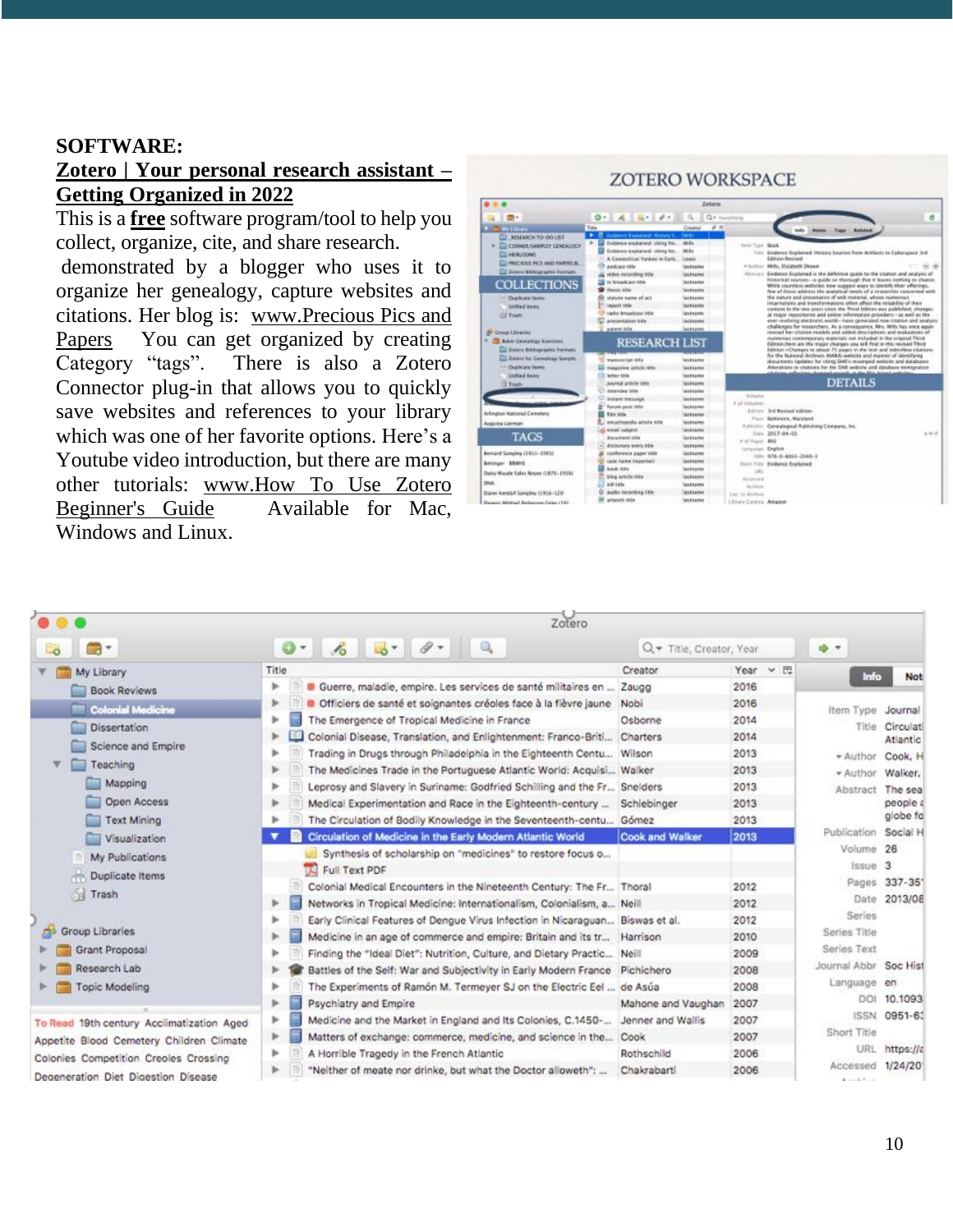# **CZECH GAZETTEERS:**

[Gemeindelexicon von Böhmen](https://www.familysearch.org/library/books/records/item/486720-gemeindelexikon-der-im-reichsrate-vertretenen-konigreiche-und-lander-bd-09-bohmen?offset=1) [Gemeindelexicon von Mähren](https://www.familysearch.org/library/books/records/item/497310-gemeindelexikon-der-im-reichsrate-vertretenen-konigreiche-und-lander-bd-10-mahren?offset=1) [Gemeindelexicon von Marava](https://www.familysearch.org/library/books/records/item/257121-gemeindelexikon-der-im-reichsrate-vertretenen-konigreiche-und-lander-bd-10-morava-text-in-czech?offset=1)

A gazetteer, which is defined as a geographical dictionary, is an essential tool for identifying places. It lists all place names and gives sufficient information to uniquely identify a specific locality, such as variant names, political and church jurisdictions, religions, etc. Use the following gazetteers to locate the place your ancestor came from and to determine the location of the parish where records were kept.



FamilySearch.org

# *Gemeindelexikon der im Reichsrate vertretenen Königreiche und Länder*

(Gazetteer of the Crownlands and Territories Represented in the Imperial Council)

This Gazetteer of Austria, all 14 volumes [online](https://www.familysearch.org/search/catalog/218291?availability=Family%20History%20Library) through the FamilySearch Digital Library. The volumes for the modern Czech Republic are:

- Vol. IX [Gemeindelexicon von Böhmen](https://www.familysearch.org/library/books/records/item/486720-gemeindelexikon-der-im-reichsrate-vertretenen-konigreiche-und-lander-bd-09-bohmen?offset=1) (Gazetteer of Bohemia)
- Vol. Xa [Gemeindelexicon von Mähren](https://www.familysearch.org/library/books/records/item/497310-gemeindelexikon-der-im-reichsrate-vertretenen-konigreiche-und-lander-bd-10-mahren?offset=1) (Gazetteer of Moravia)
- Vol. Xb [Gemeindelexicon von Marava](https://www.familysearch.org/library/books/records/item/257121-gemeindelexikon-der-im-reichsrate-vertretenen-konigreiche-und-lander-bd-10-morava-text-in-czech?offset=1) (Gazetteer of Moravia) -in Czech
- Vol. XI [Gemeindelexicon von Schlesien](https://www.familysearch.org/library/books/records/item/121127-gemeindelexikon-der-im-reichsrate-vertretenen-konigreiche-und-lander-bd-11-schlesien?offset=1) (Gazetteer of Silesia)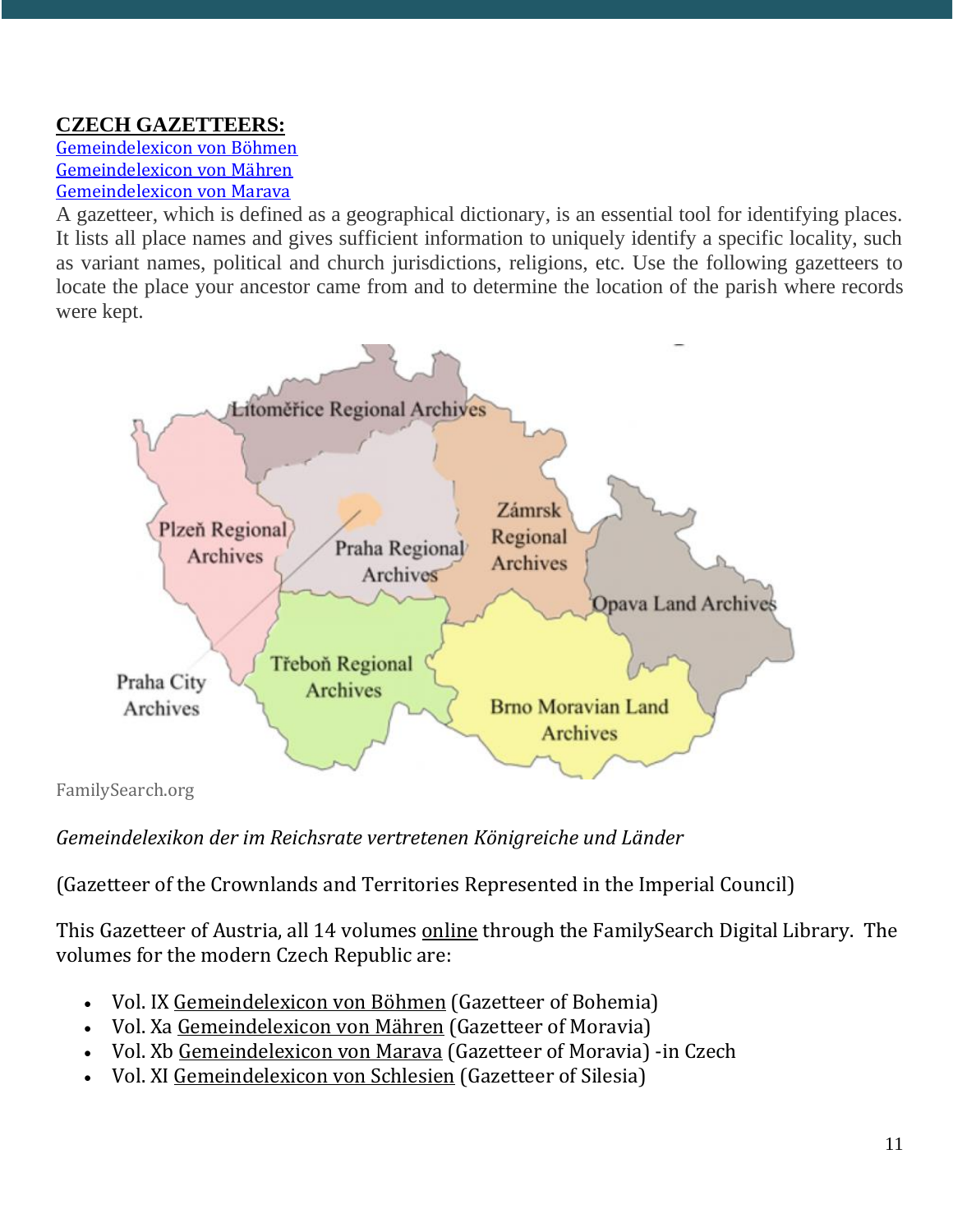#### **ALIAS NAMES/NICKNAMES:** By Michael Mojher

"During my nine trips to Slovakia I on occasion come across a subject I have never known to exist. "Do Names" is one of those. Some may say that it is just an alias, but it is more. I learned of "Do Names" while doing some research at Plavnica City Hall. My translator said the registrar want to know if you know the person's "Do Name". That began a discussion on the subject.

The registrar said "Do Names" is an oral tradition in the area. Do in Slovak translates to "of". It had a specific use. When a family grew to a large number there was the problem of many members having the same given name. How could one tell one from another? That is where the "Do Name" came into use. First, branches of the family tree were identified. Those branches were given a "Do Name". In Hromos, my Mojher ancestral village, there were three "Do Names": Adama. Palody and Zid. A cousin explained the "Do Names", Adama root word is Adam, Palody root is Pal/Paul, and Zid translates to Jew. The

#### **MEMBERSHIP**

Members receive the newsletter, meeting notices, periodic mailings from the club, handouts from meeting presentations and programs, and receipt of genealogical research assistance from club members. Donations are suggested at \$5.00 per year, mail to Treasurer: Nancy Pestal, P.O. Box 1385, San Clemente, CA 92674. Cash or check, if check, Payable to Nancy Pestal. Please email Annette Gathright with questions: anettka@aol.com

Hromos Mayor told me the family lore is that a Mojher long ago saved a Jew from being killed and Zid became associated with that person's descendants. A cousin who is Roman Catholic had the nickname "Little Jew". He was very proud of the nickname. When he died his son carried on with the nickname. Say there was many Michal Mojhers in Hromos. When people was speaking about a particular Michal Mojher they would use his "Do Name". I am of the Adama line, so they would refer to me as Michal Adama. My Rindos family in Plavnica have five "Do Names".

For genealogists the "Do Names" are a double edged sword. It is great to have branches of a family identified. The bad, they are used in records. If you do not know your families "Do Name" they would seem to be just another surname. I have seen it in church records and land purchase documents. Having "Do Names" as an oral tradition only the locals know of them. And every once in a while someone doing their genealogy."

#### **Czechoslovak Area Genealogy Club**

We support the Czechoslovak Genealogical Society International (CGSI). Visit them at [www.cgsi.org.](http://www.cgsi.org/)

And we support the Southern California Genealogical Society (SCGS). Visit them at [www.scgsgenealogy.com.](http://www.scgsgenealogy.com/)